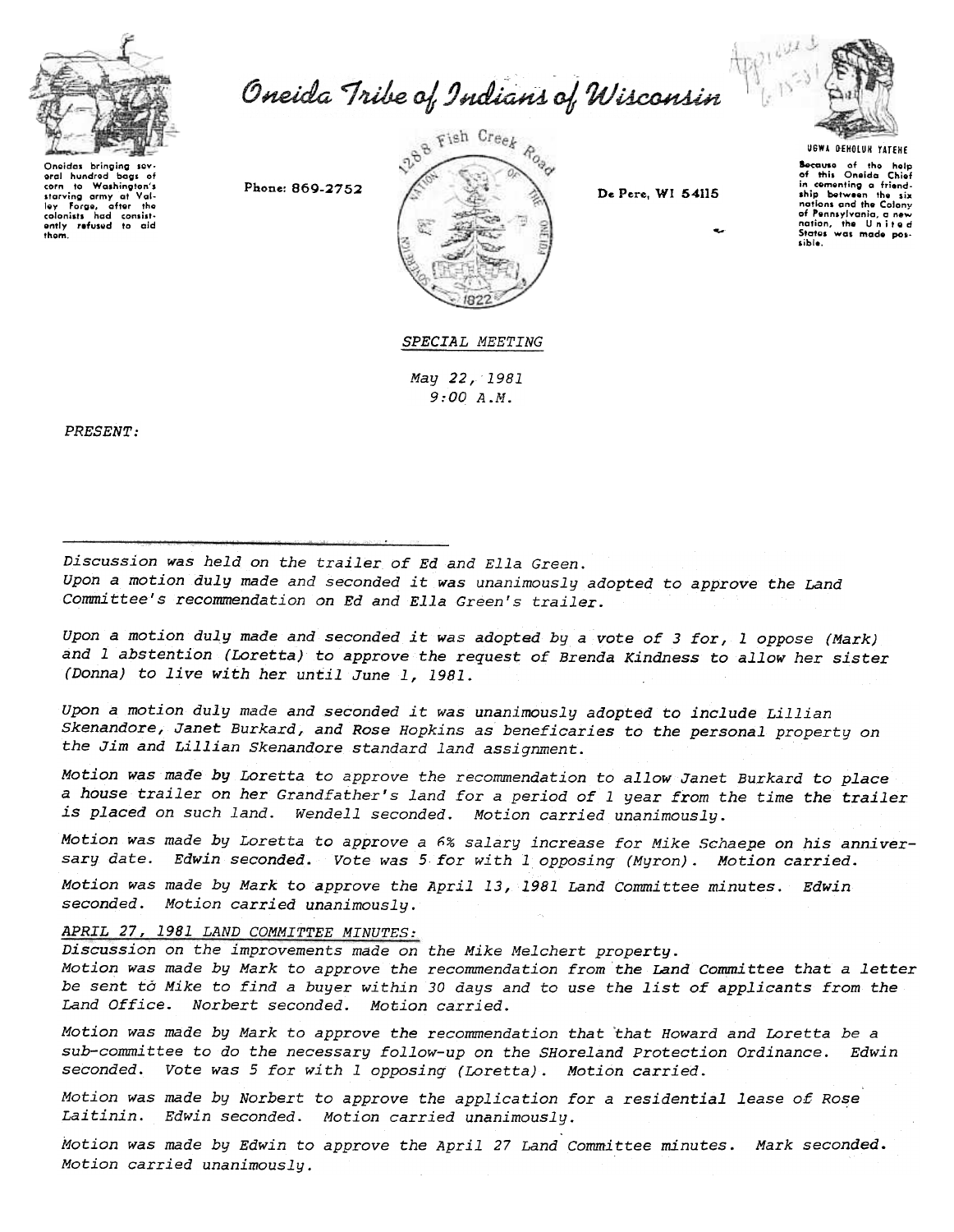Oneida Tribe of Indians of Wisconsin May 22, 1981, Page  $2\%$ 

~

## MAY 11, 1981 LAND COMMITTEE MINUTES:

'otion was made by Loretta to approve the recommendation of the release of Vincent H. Wheelock and Harriet Alicea subject to any corrections and Harriet's approval. Mark seconded. Motion carried unanimously.

.

Motion was made by Norbert to approve the recommendation to delete John E. Thomas from the lease of Maxine and John E. Thomas, also, delete Dawn M. Torrez from the Joseph S and Dawn M Torrez lease. Mark seconded. Motion carried unanimously.

Motion was made by Mark to approve the recommendation of the resolution on the Orville Summer's reinstatement of lease. Loretta seconded. Vote was 5 for with 1 opposing (Myron). Motion carried.

Motion was made by Mark to approve the recommendation of the redesignated beneficiaries of Harriet Alicia's assignment as per her request as follows: l~) Ana Alicia 2.) Juan Alicia 3.) Tonya Alicia. Loretta seconded. Motion carried unanimously.

Motion was made by Mark to approve the recommendation that Gordon McLester (Skipper) move his trailer on his Father's (Gordon IV) assignment for 1. year beginning May 5,1981 and installation of sewage facilities be subject to tribal policy. Loretta seconded. Motion carried unanimously

Motion was made by Mark to approve the recommendation to delete Gerald Schuyler's ex-wife from his lease. Loretta seconded. Motion carried unanimously.

Motion was made by Loretta to approve the recommendation to authorize Richard and Joyce Hoes to move their trailer on lot #10, Section 11 T-23 R.19 in the Skenandore subdivision pursuant to completion of their lease. Edwin seconded. Vote was 5 for with 1 abstention (Mark). Motion carried.

'otion was made by Loretta to approve the recommendation to approve the Land Coordinator's nad Title Search reports. Mark seconded. Motion carried unanimously.

Motion-was made by Loretta to approve the recommendation to rent 57 acres to a local farmer at \$30.00 per acre to implement the SHC conservation plan. Myron seconded. Vote was 4 for with 2 opposing, motion carried.

Motion was made by Norbert to approve the May 11, 1981 Land Committee minutes. Loretta seconded Vote was 5 for with 1 abstention. Motion carried.

## Discussion on the Nursing Home.

Motion was made by Norbert to have a meeting with the Nursing Home Commission on Saturday, May 23, 1981 at 10:00 A.M. at the Tribal Building. Loretta seconded. Vote was 4 for with 2 abstentions. Motion carried.

## LAW OFFICE:

The Lawyers presented changes that were made in the GTE Management Agreement and also a resolution directing OTDC to process Tribal Tobacco license applications according to the license application policy.

Motion was made by Mark to adopt the resolution. Myron seconded. Vote on the motion was 4 for with 2 opposing. Motion carried.

Discussion on the Floyd Acheson will. Motion was made by Loretta that the Tribe agree on 80% with 20% going to the heirs. Myron seconded. Motion carried unanimously.

Discussion on the Processor Bill.  $a_{ab}$ <sub>a</sub>...<sup>du</sup>

Motion was made by Loretta to send letters to the people that supported $A$ the Cigarette hearing. furon seconded. Motion carried unanimously.  $i$ iscussion on confidentially within the Trib

Motion was made by Loretta that a letter be sent to all tribal employees that no confident information/material is to let out. Edwin seconded. Motion carried unanimously. (The Law office and Personnel Office is to work on memo to be sent out).